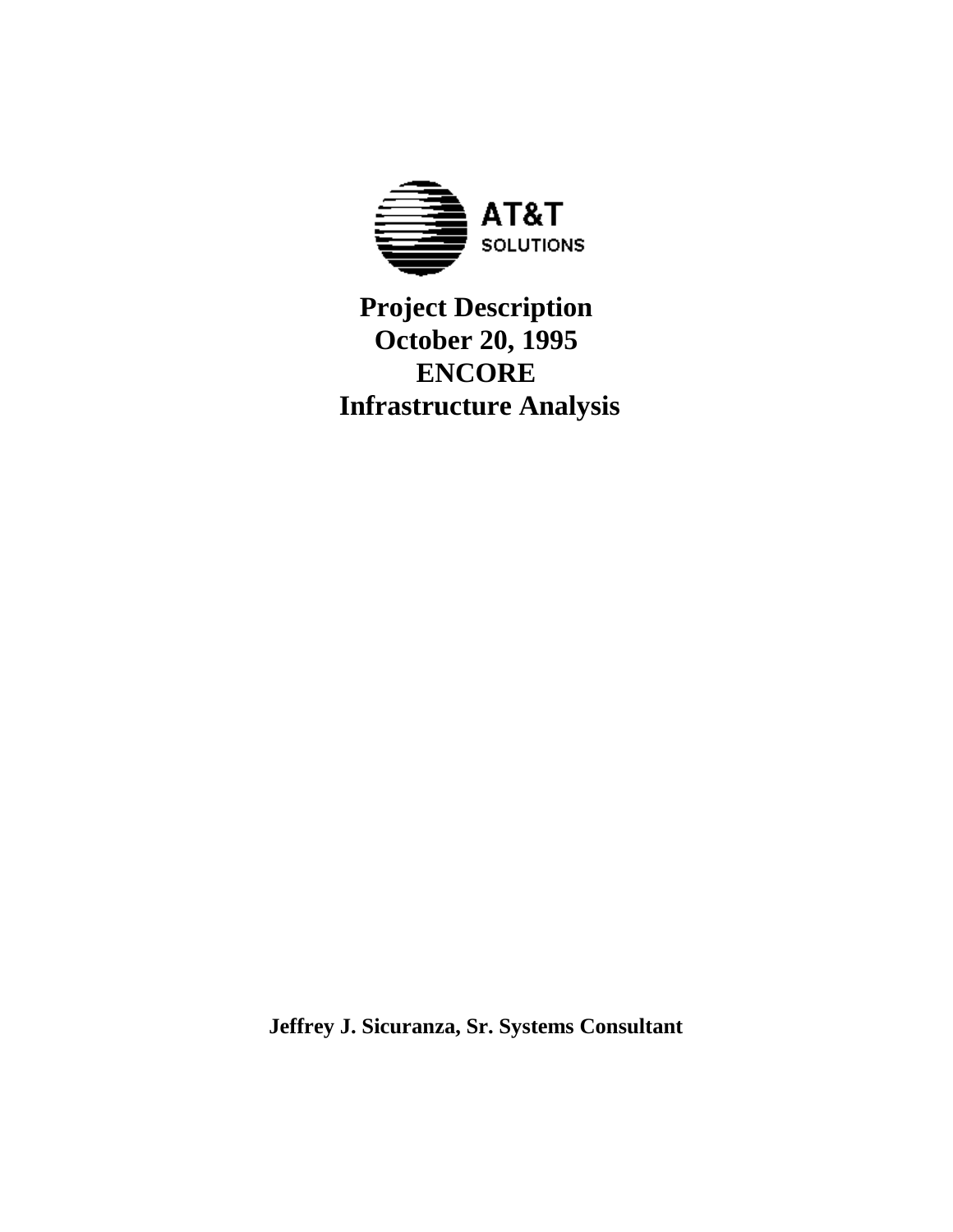# **1.0 Contact/ Information Section**

| Project Name:            | <b>ENCORE</b> Analysis |                 |
|--------------------------|------------------------|-----------------|
| PNMS#                    | 407187                 |                 |
| Expense#                 | 29278                  |                 |
| Date opened:             | October 20, 1995       |                 |
| Date closed:             |                        |                 |
| Project Manager:         | Jeff Sicuranza         | $(xxx)xxx-xxxx$ |
| <b>Systems Engineer:</b> |                        |                 |
| RM:                      | <b>XXXX</b>            | $(xxx)xxx-xxxx$ |
| Client:                  | <b>Chase CISG</b>      |                 |
| <b>Client Contact:</b>   | xxxx                   | $(xxx)xxx-xxxx$ |
| <b>Customer Service:</b> | xxxx                   | (ххх)ххх-хххх   |

\_\_\_\_\_\_\_\_\_\_\_\_\_\_\_\_\_\_\_\_\_\_\_\_\_\_\_\_\_\_\_\_\_\_\_\_\_\_\_\_\_\_\_\_\_\_\_\_\_\_\_\_\_\_\_\_\_\_\_\_\_\_\_\_\_\_\_\_\_\_\_\_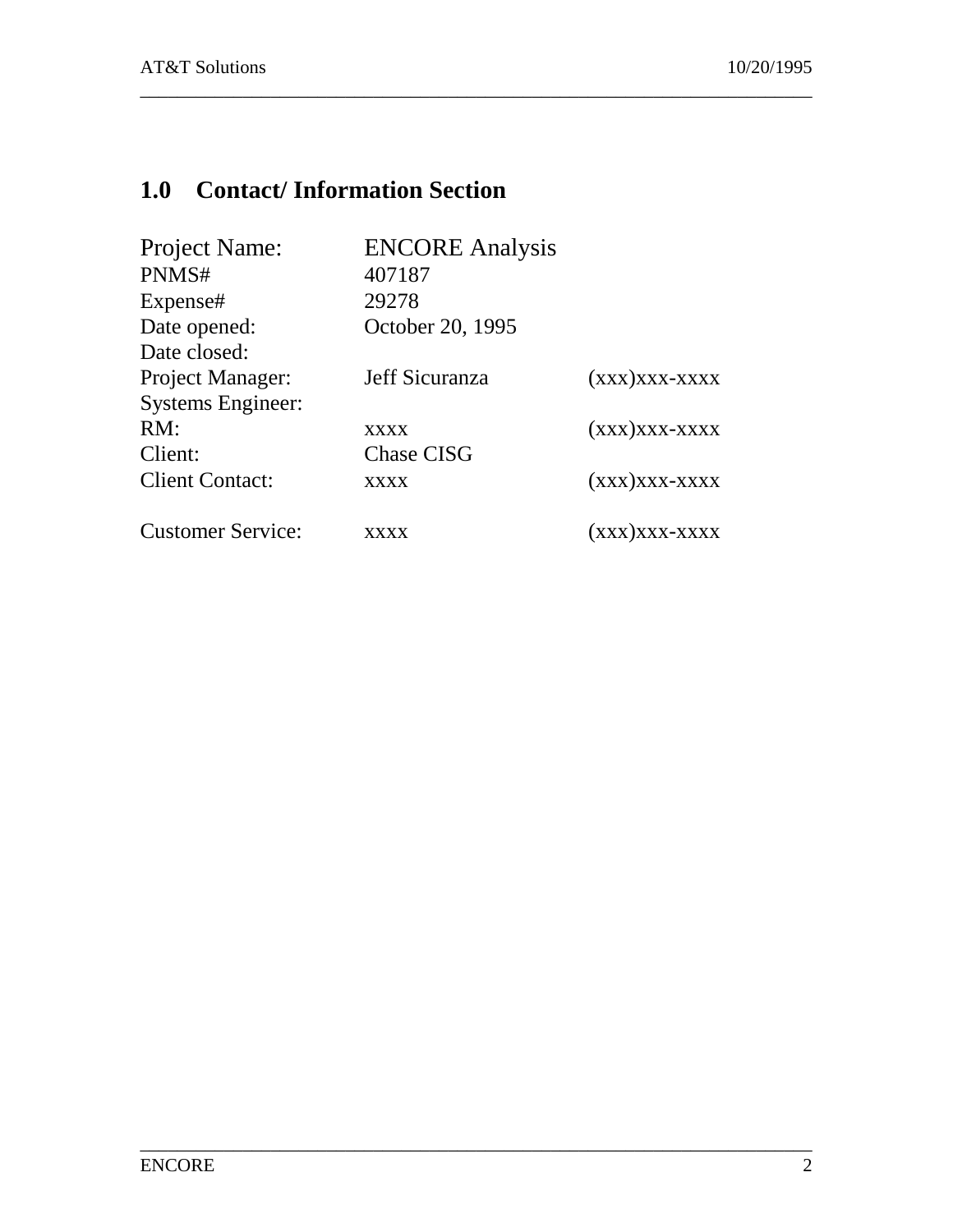# **2.0 Project summary**

CISG is developing a Client/Server based application for an initial 76 users. This systems comprises a compiled executable Powerbuilder front-end to be loaded by a typical Chase TSG class workstation and access host IBIS and CORE DB2 data. This systems primary use is to create reports about Chase corporate clients that utilize and require status on DDA, Global payments, checking and money transfers accounts.

\_\_\_\_\_\_\_\_\_\_\_\_\_\_\_\_\_\_\_\_\_\_\_\_\_\_\_\_\_\_\_\_\_\_\_\_\_\_\_\_\_\_\_\_\_\_\_\_\_\_\_\_\_\_\_\_\_\_\_\_\_\_\_\_\_\_\_\_\_\_\_\_

The information on the mainframe (DB2 based) will be accessed from users via an MDI SQL Gateway. The Gateway will handle all of the CICS and password conversions with a Password Manager module loaded in the same physical gateway. The gateway is currently OS/2 based but will be NT based for production.

A development system is currently in place that simulates 95% of the application function but is OS/2 based. The Front-end will be loaded from the user's application server via IPX and the access to the gateway will be TCP/IP based. The MDI Gateway will communicate to the host utilizing LU 6.2 protocols.

The application data-flows are very basic. There are no AD-HOC query features, all reports are "canned" where a user will click several options for data and a corresponding SQL statement will be used or created and the query sent to the gateway. There are four typical reports that will be used. The details of such reports will be uncovered during the analysis. All data transfer is query based. That means that there is no UPDATE or WRITE traffic. The users will take their report results and use them "as is" or integrate into other reports in MS-WORD or EXCEL.

\_\_\_\_\_\_\_\_\_\_\_\_\_\_\_\_\_\_\_\_\_\_\_\_\_\_\_\_\_\_\_\_\_\_\_\_\_\_\_\_\_\_\_\_\_\_\_\_\_\_\_\_\_\_\_\_\_\_\_\_\_\_\_\_\_\_\_\_\_\_\_\_

The initial 76 users are located in the following locations:

| Number of users | Location      | Home or Application server |
|-----------------|---------------|----------------------------|
| 22              | 4CMC 3FL      | 4CMC03HA000                |
| 5               | 101 Park Ave. | HMA-GR01                   |
| 17              | 4CMC 20FL     | 4CMC20HA00                 |
| 9               | 1CMP 50FL     | 1CMP50HA00                 |
| 7               | 4CMC 7FL      | 4CMC07HA00                 |
| 16              | 4CMC 10FL     | 4CMC10HA00                 |
|                 |               |                            |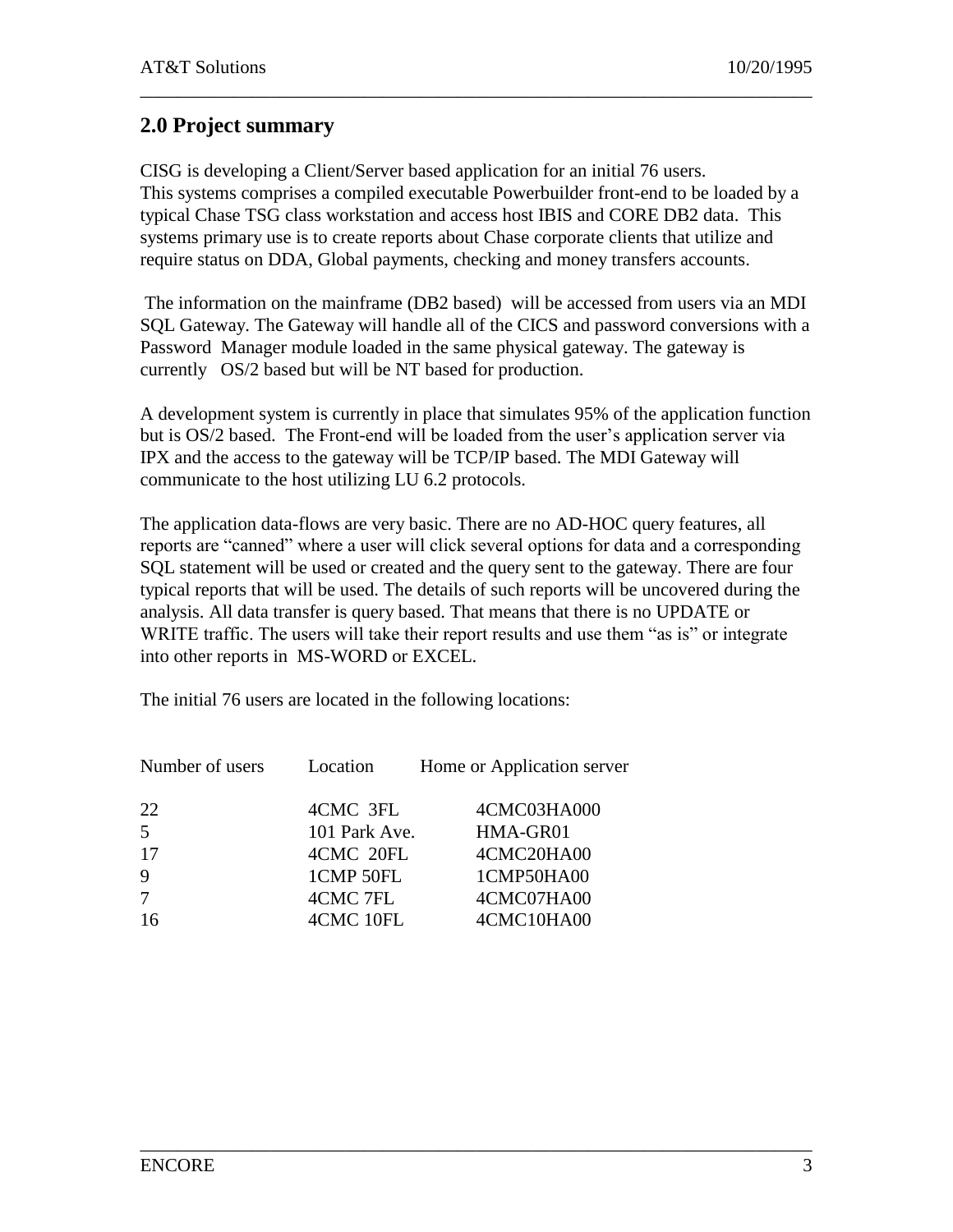# **Summary (continued)**

This project requires an AT&T LAN Engineering(AT&T TSG) to perform a Traffic/protocol analysis against the main query functions and application front-end access so the proper determination of gateway placement can be made. Also, to review observations from the analysis and provide advice and/or approval to move foreword to release this application to the production environment.

\_\_\_\_\_\_\_\_\_\_\_\_\_\_\_\_\_\_\_\_\_\_\_\_\_\_\_\_\_\_\_\_\_\_\_\_\_\_\_\_\_\_\_\_\_\_\_\_\_\_\_\_\_\_\_\_\_\_\_\_\_\_\_\_\_\_\_\_\_\_\_\_

A data flow diagram is supplied with this document as well as a generic infrastructure diagram representing the hierarchy of application traffic. This infrastructure diagram also shows the main ANALYSIS points.

Also, the level of impact on the current infrastructure must be determined before deployment of such application.

The protocols used are TCP/IP, IPX/SPX, 802.5, LU 6.2, SNA, LLC2 802.2, Broadcast protocols and SRB packets.

#### *Customer Objective:Provide production application to 76 users by 12/5.*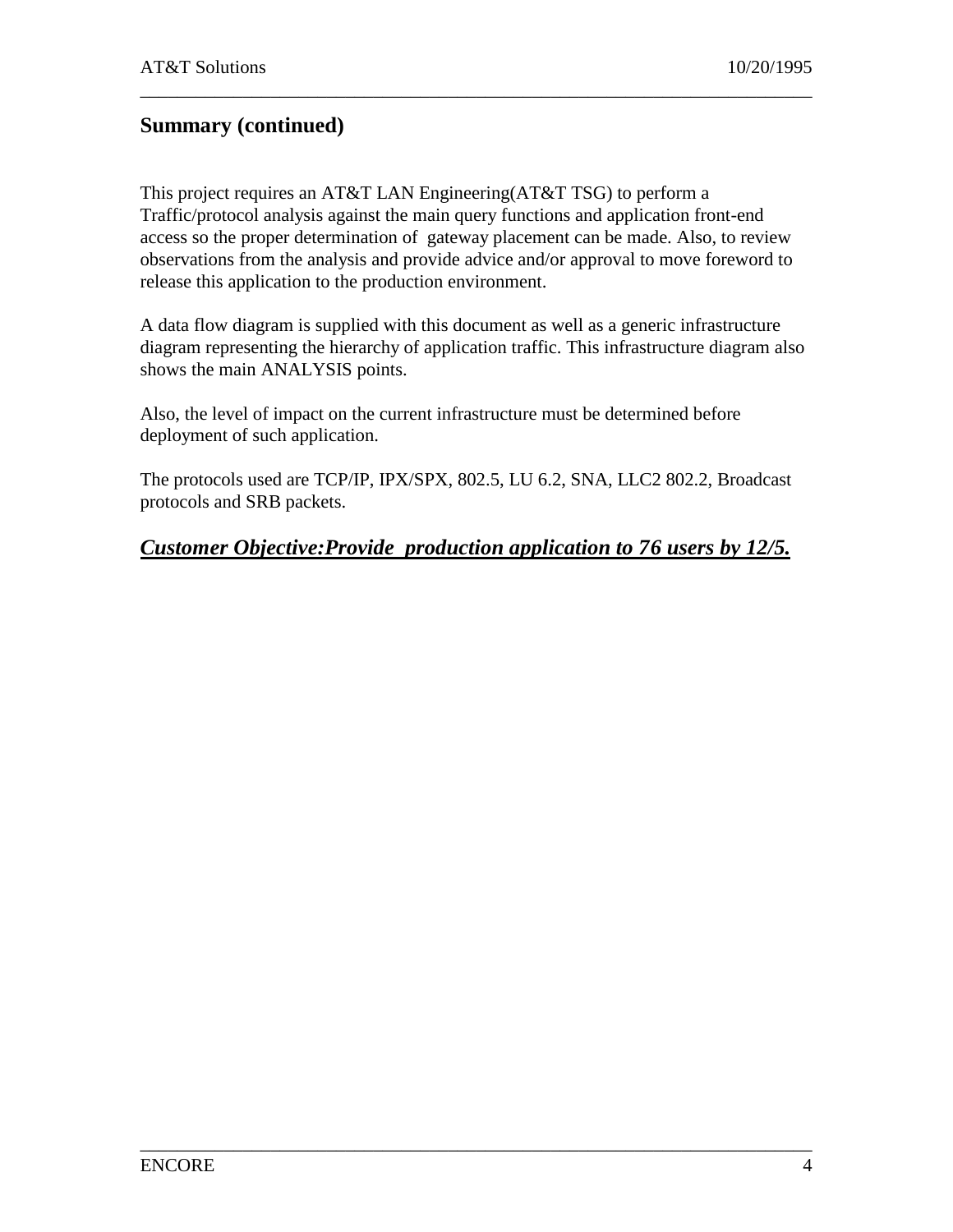#### **2.1 Statement of Work Section**

Provide recommendations and approval pertaining to optimal location of the ENCORE MDI Gateway and determine the impact of application usage in the local infrastructure.

\_\_\_\_\_\_\_\_\_\_\_\_\_\_\_\_\_\_\_\_\_\_\_\_\_\_\_\_\_\_\_\_\_\_\_\_\_\_\_\_\_\_\_\_\_\_\_\_\_\_\_\_\_\_\_\_\_\_\_\_\_\_\_\_\_\_\_\_\_\_\_\_

#### **2.2 Scope of Work Section**

- 1. AT&T will perform a protocol/traffic analysis between various components of this application system.
- 2. Determine the impact of the application generated traffic on the current infrastructure and remote links to CMP and 101 Park Ave.
- 3. Provide recommendations/observations relative to the proper location of the ENCORE MDI Gateway.
- 4. Provide approval or restriction and recommendations about the application on the current infrastructure.

#### **2.2 Project Task details**

- 1. Perform site survey of segments where users reside on. Baseline local segments for utilization and home or application server usage.
- 2. Review the development configuration and trace basic application functions and front-end download.
- 3. Review and define the communication infrastructure paths from user locations to MDI gateway.
- 4. Analyze the traffic between the HOST and the MDI SQL Gateway.
- 5. Analyze the traffic between the MDI Gateway and user workstation.
- 6. Obtain segment baseline of user and Data-center backbones.
- 7. Perform traffic analysis of 101 Park Ave. and 1CMP. Trace traffic from local segments through 1CMP backbone, across the appropriate router, into 4CMC and through 4CMC infrastructure until it reaches Data-center rings.
- 8. Provide recommendations and observations pertaining to the analysis results that will include approval or restriction of the application into a production environment, optimized location of the MDI Gateway and impact to the infrastructure in 4cmc.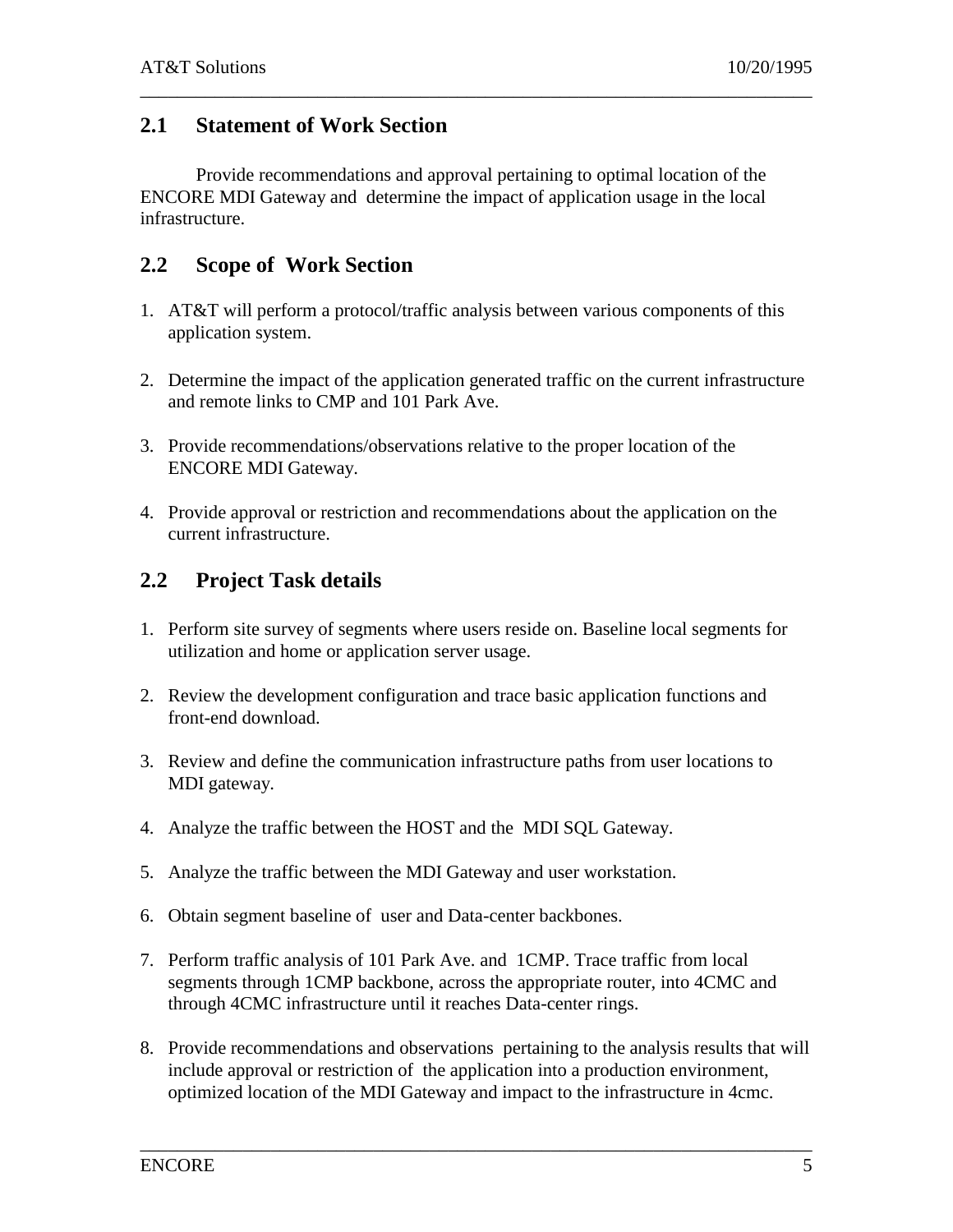# **3.0 Key Assumptions/Roles and Responsibility**

 CISG will provide a knowledgeable application person to assist AT&T TSG with the analysis.

\_\_\_\_\_\_\_\_\_\_\_\_\_\_\_\_\_\_\_\_\_\_\_\_\_\_\_\_\_\_\_\_\_\_\_\_\_\_\_\_\_\_\_\_\_\_\_\_\_\_\_\_\_\_\_\_\_\_\_\_\_\_\_\_\_\_\_\_\_\_\_\_

- CISG must have a complete working application system from client to server in place before the analysis is to commence.
- CISG must notify the AT&T TSG LAN engineer and or project manager within 2 days of any project change and when work is to be performed if not scheduled.
- The CISG team will be responsible for the installation of the server.
- The application will reside on the production servers in 4CMC PTF.
- Chase TSG is responsible for procurement of IP address of it's client and server workstations in the CMC and remote sites.
- CISG must supply names, IP addresses and MAC address of all servers and test workstations involved.
- CISG must provide the number of users for the initial production date and two weeks following(for local and remote sites).
- AT&T TSG will provide only baseline data about user segments since the application is still being developed and it cannot be tested across the infrastructure to other sites.
- The production date of this project may be rolled back to due to negative results of the analysis and re-engineering efforts to change such results.
- CISG must provide information pertaining to HOST location, 1CMP and 101 Park Ave. The analysis may require additional time if other users/segments and sites are added.
- CISG and Chase TSG is responsible for the server distribution and installation, including providing racks and power.
- AT&T will not provide recommendations pertaining to internal scaling options of the MDI Gateway. AT&T will only provide impact and traffic results up to the Gateway and CISG must work in tandem to determine CPU utilization.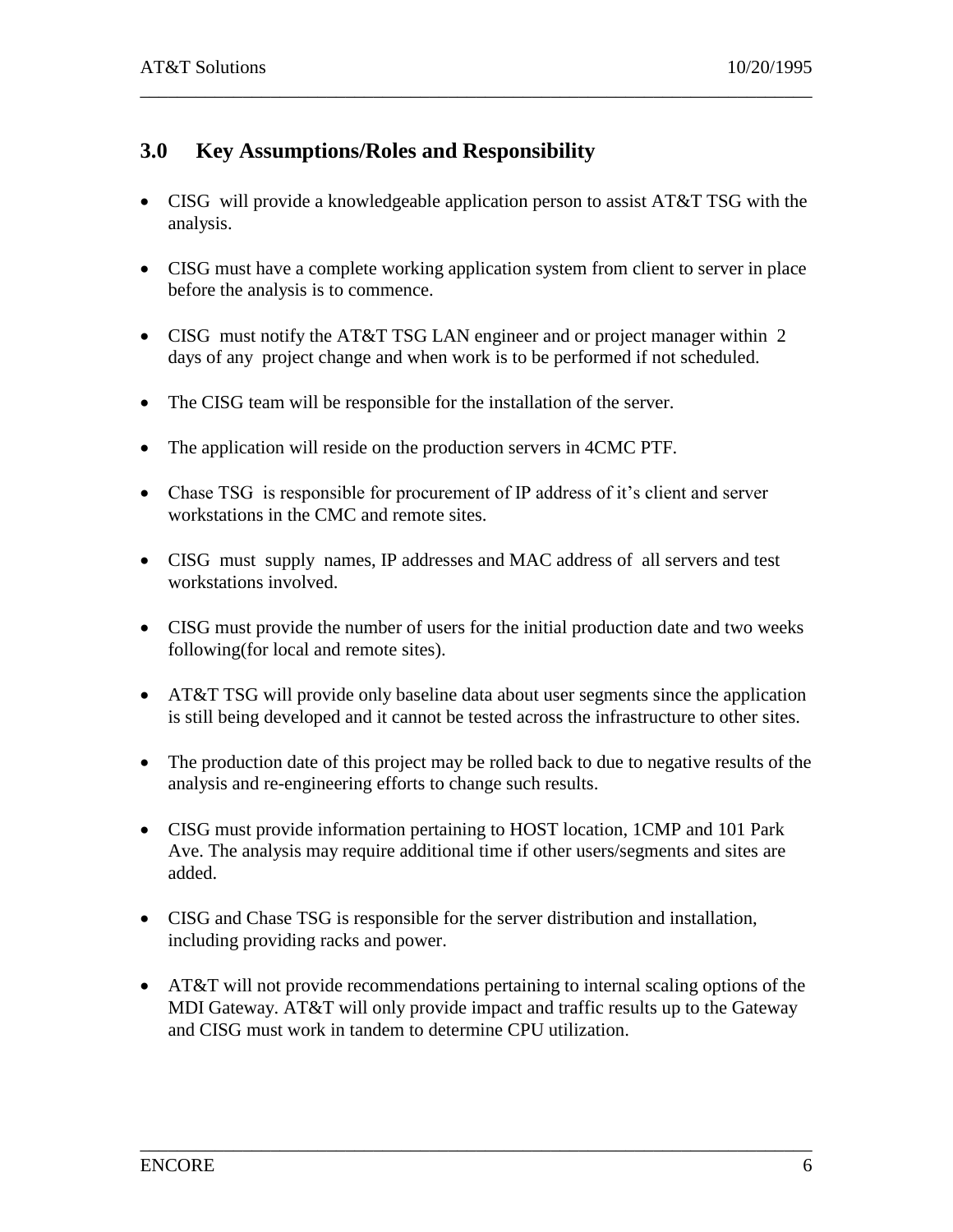# **4.0 Deliverable section**

AT&T TSG will provide a recommendations and observations document outlining the following:

\_\_\_\_\_\_\_\_\_\_\_\_\_\_\_\_\_\_\_\_\_\_\_\_\_\_\_\_\_\_\_\_\_\_\_\_\_\_\_\_\_\_\_\_\_\_\_\_\_\_\_\_\_\_\_\_\_\_\_\_\_\_\_\_\_\_\_\_\_\_\_\_

- Statistical results of the analysis
- The proper segment location for MDI Gateway
- Re-engineering issues and tasks if results are negative
- Remote site issues and action items if applicable
- General findings and observations
- Approval or restriction of application into the production environment and rational.